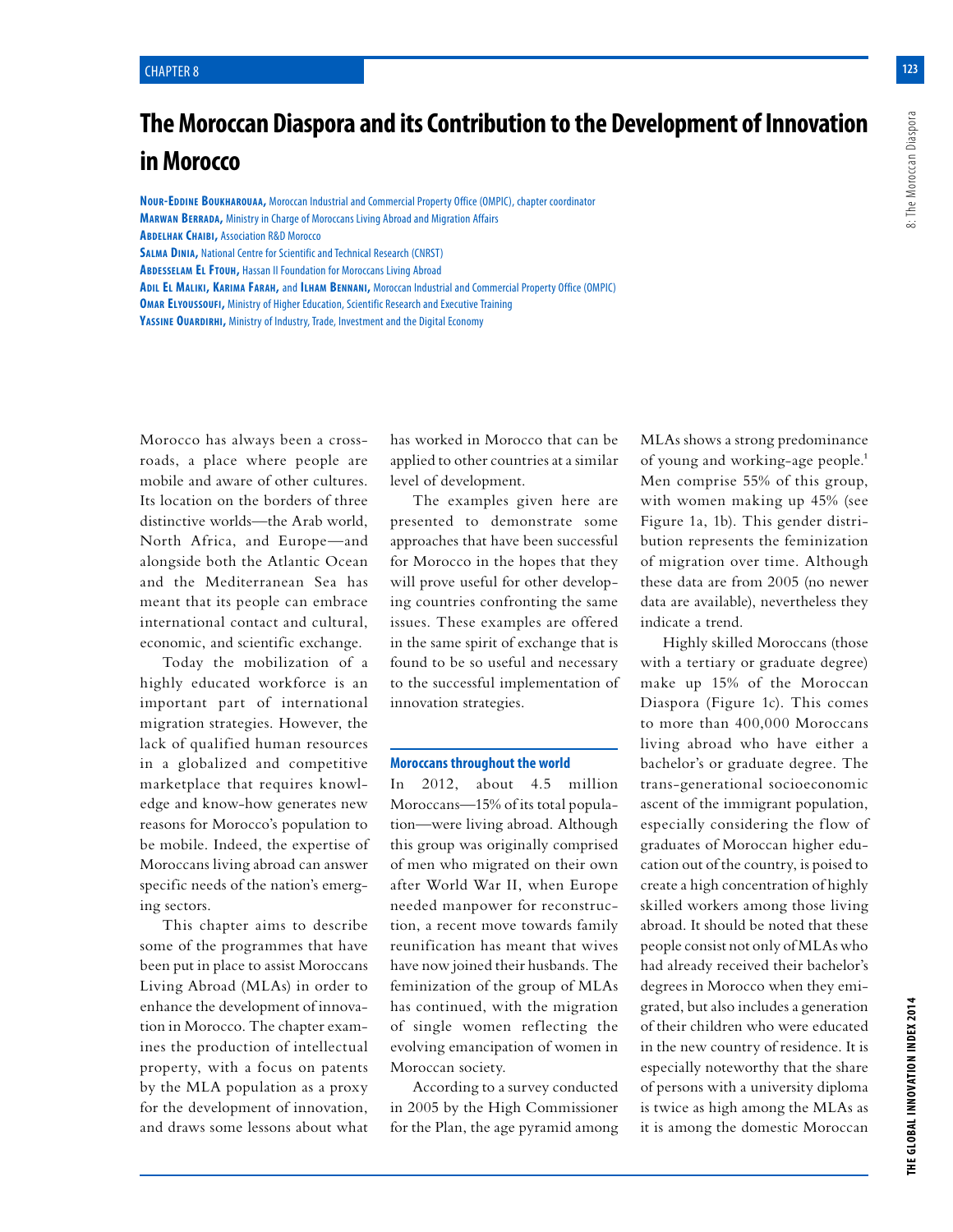## **Figure 1: Characteristics of Moroccans living abroad, 2005**



Source: High Commissioner for the Plan, 2005.

population. It is important to point out here that all programmes put in place in Morocco aim to involve highly educated MLAs in contributing to the development of Moroccan innovation.

More than 32,000 MLAs are senior executives or professionals in the private sector. They are mainly researchers, research and development (R&D) managers, university professors, and business people.

The Moroccan Diaspora is mainly located in France (32%), Spain (20%), Italy (12%), and other European countries, Arab countries (6%), the United States of America (USA) and Canada (together 3%), and some African and Asian countries (Figure 2). It would be useful to look at data about the skill level of the MLAs for each country, but these data are unfortunately not available.

## **Professionals and the innovative output of the Moroccan Diaspora**

Identifying the skilled members of the Diaspora who contribute actively to innovation is extremely difficult because the data are often simply not available. For example, scientific publications do not mention the nationality of the authors, and some authors have more than one nationality.

However, Patent Cooperation Treaty (PCT) patent applications present a unique feature: they specify the place of residence and nationality of applicants. Thus an analysis of patents issued under the PCT enables the identification of patents by inventors who belong to the Moroccan Diaspora, which can serve as a proxy for determining MLA inventors. An analysis of the change to PCT patent applications

over the years, when considered in conjunction with the change in the numbers of highly skilled MLAs, reveals that the MLAs file more patents, especially in recent years.

According to this analysis, 876 patent applications published under the PCT have been filed by MLA inventors at international locations in the 16 years from 1995 through 2011 (Figure 3).

This large number of Moroccans filing for patents abroad illustrates the important role that research laboratories in developed countries play in stimulating creativity and invention among Moroccan scientists abroad.

The geographical distribution of the patents of the Moroccan Diaspora shows that they are concentrated in the three countries: France, the USA, and Spain. This finding illustrates the correlation between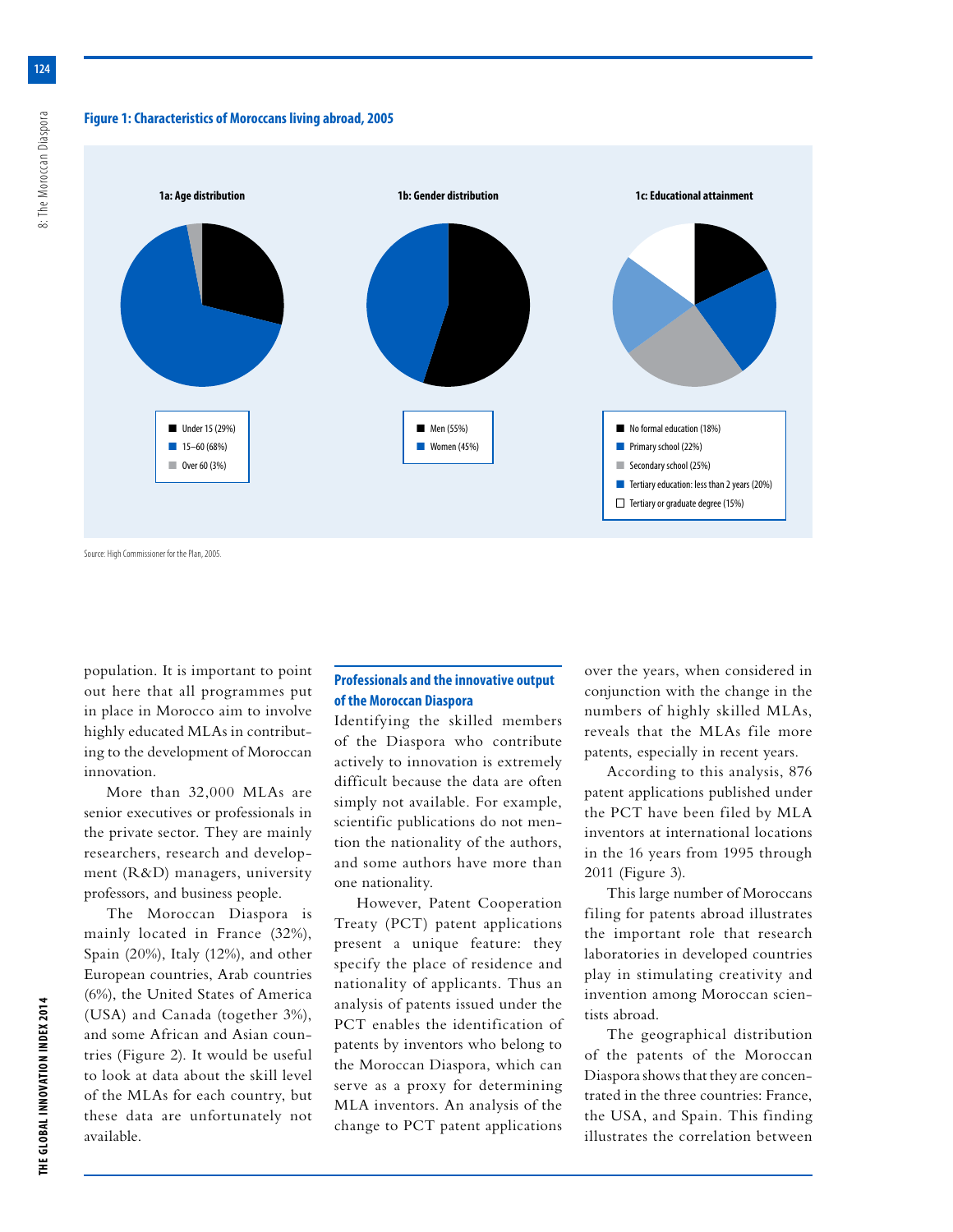



Source: Ministry in Charge of Moroccans Living Abroad and Migration Affairs, 2013a.



**Figure 3: PCT patents of inventors of the Moroccan Diaspora, 1995–2011**

Source: Patent Scope Database available at http://www.wipo.int/patentscope/en/.

Note: It should be noted that, starting in 2012, information on the nationality of the inventors of PCT patents is no longer available through the Patents Scope Database.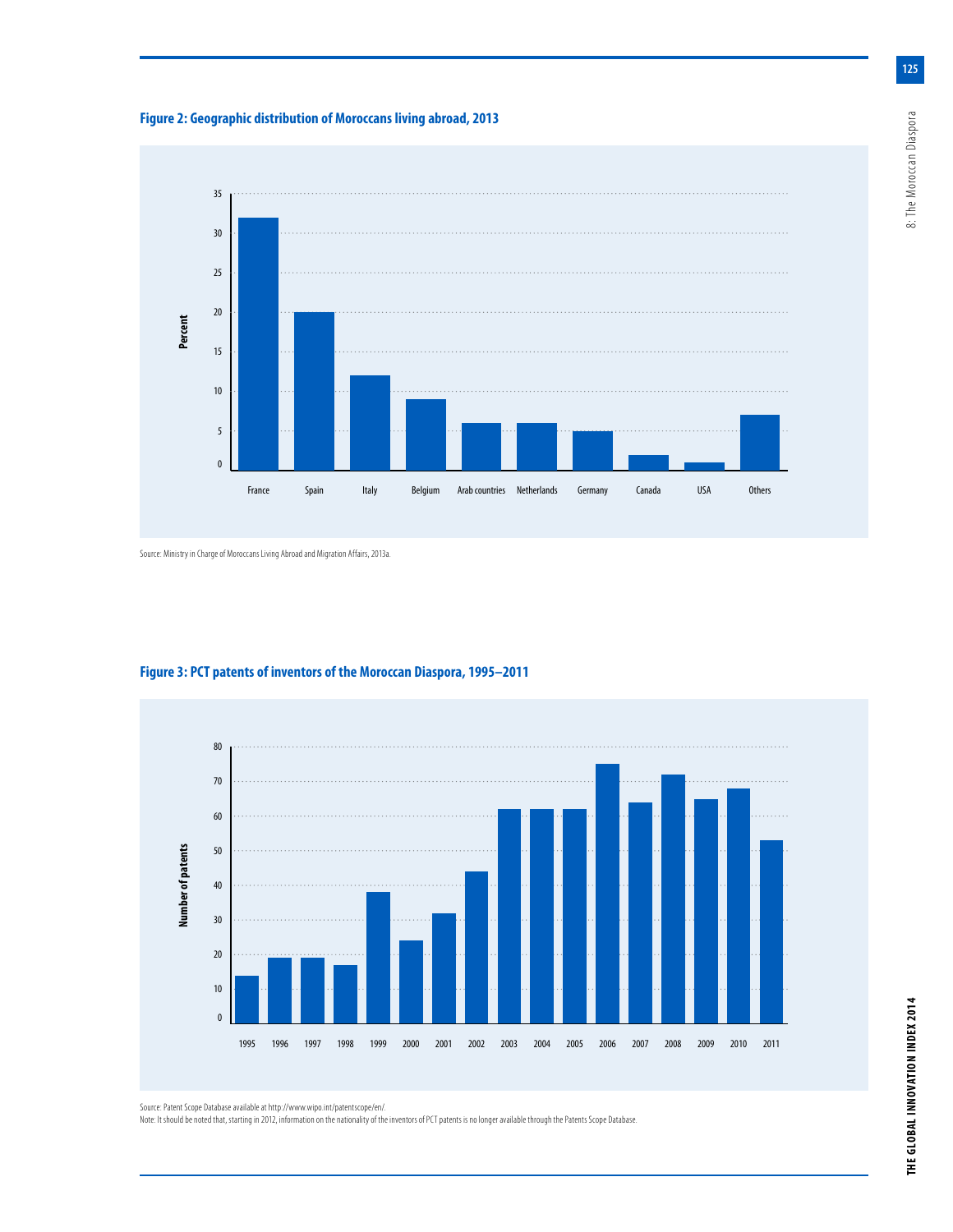#### **Figure 4: Regional mapping of patents of the Moroccan Diaspora**



#### Source: The patent database of the European Patent Office, available at http://ep.espacenet.com/

the number of Moroccan students in these countries who became researchers and the number of patent applications they file. Indeed, most Moroccan migrant students settle in the country of their studies.

From Figures 2 and 4, we can conclude that the geographic distribution of MLAs and the geographic distribution of Moroccan patent applications are correlated—see, for example, the data for France and Spain. Note, however, that very few MLAs are living in the USA, but that country has a very high percent of MLA inventors. This is because the innovation ecosystem in the USA is more efficient and flexible.

Data from the Espacenet database of the European Patent Office, which includes patents published in more than 90 countries, shows 778 patents for which one of the inventors is originally from Morocco.<sup>2</sup> This research looks only at Moroccan inventors living abroad, not all Moroccan inventors (Figure 4).

A breakdown of the PCT patents of inventors from the Moroccan Diaspora by technical field shows that 20% of the patents belong to medical sciences, followed by organic chemistry with a share of 10% and then biochemistry with 8%.

Moroccan inventors operate in research centres that range from university research laboratories and those of private companies to national scientific research centres. Inventors from the Moroccan Diaspora operate primarily in companies such as France Telecom, Procter & Gamble Company, PHILIPS, Institut Pasteur, and NOVARTIS, among others.<sup>3</sup>

New research on return migration by the World Intellectual Property Organization shows that few Moroccan emigrant inventors only 2.39%—return to their home country to file patents at home.<sup>4</sup>

Two conclusions can be drawn from these data:

- 1. Moroccan competencies—professional workers, organizations, and academic institutions abroad contribute to innovation at a global level.
- 2. MLAs constitute a scientific potential of creativity and innovation for Morocco through mobilization programmes of the Moroccan Diaspora skills.

## **Mobilizing the Moroccan Diaspora: Strategy and programmes**

Aware of the Moroccan Diaspora's role in the development of innovation in Morocco, since the 1990s the government of Morocco has made

**126**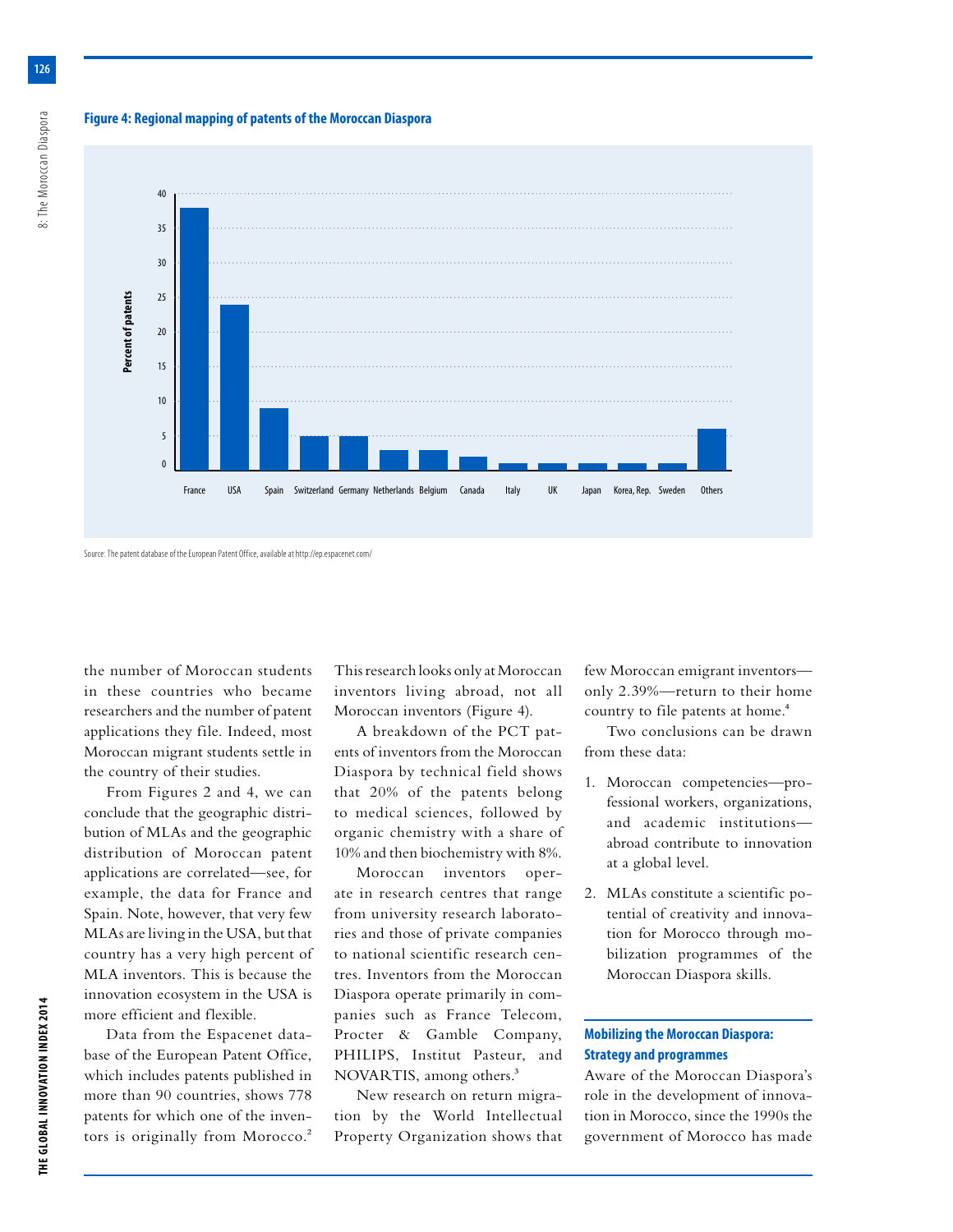major efforts to involve the MLAs directly. These efforts have been focused on both national political strategy and strategy targeted towards MLAs.

## **Elements of the national strategy**

In addition to political measures undertaken to enhance the involvement of MLAs, particularly through specific elements that aim to foster such involvement in the Moroccan Constitution of 2011, actions targeting the Moroccan Diaspora and that aimed to facilitate their mobilization and contribute to the development of Morocco were carried out.

### *Mobilization strategies*

One example of a successful strategy is the programme for the mobilization of highly skilled MLAs called 'Mobilization Program Skills'.<sup>5</sup> This programme calls upon Moroccan professionals who are ready to contribute with their expertise, experience, and know-how to the development of Morocco. It aims to provide a framework for these professionals that will inform them of opportunities in Morocco and allow them to develop partnerships with Moroccan public and private actors and support professionals abroad who establish projects in Morocco. This strategy is based on the compilation of networks of MLA competencies, the organization of preparatory meetings to inform MLAs about the needs for competencies in sectors that attract them in Morocco, the encouragement of proposals for entrepreneurship and partnership projects by the network that meet the needs of Morocco, the organization of a forum with Moroccan counterparts interested in these projects, and the establishment of partnerships for their implementation.

A second example is a programme called 'MDM invest'. This provides a mechanism to encourage investors in Moroccan enterprises. It is built around providing three basic possibilities for funding. MDM invest can provide:

- equity (in foreign currency) of at least 25% of the projected amount of the project,
- a state subsidy of 10% of the start-up costs (with a ceiling of 5 million dirhams), and/or
- a bank loan (if necessary) that can reach 65% of the start-up costs.

A third example is the United Nations programme entitled TOKTEN (Transfer of Knowledge through Expatriate Nationals).6 Since 1993, Morocco has organized several meetings of the Moroccan Diaspora as part of the TOKTEN programme. TOKTEN aims primarily at mobilizing national professionals living abroad to contribute, through missions and scientific support, for the development of Morocco.

These TOKTEN meetings brought together Moroccan professionals from all backgrounds to discuss the possibilities of mobilization without, however, leading to real programmes and without choosing to move to the institutionalization of a sustainable mechanism in the framework of a national strategy of mobilization of Moroccan professionals living abroad.

## *Innovation strategy*

In June 2009, Morocco created a national innovation strategy entitled 'Innovation Morocco' to build a favourable ecosystem for the development of innovation within Moroccan companies and research organizations. Innovation Morocco was made operational in March 2011.

This strategy consists of four strategic areas:

- Governance and Regulatory Framework,
- Infrastructure and Clusters,
- Funding and Support, and
- Mobilizing Talents.

The first three of these are out of the scope of this chapter, but we consider here the mobilization of talent, which includes members of the worldwide Moroccan community of innovation. In this context, the Moroccan Office for Industrial and Commercial Property, in partnership with the Ministry of Industry, established the Moroccan Innovation club—a virtual platform dedicated to innovation—to network Moroccan innovation actors both in Morocco and abroad. The web platform (available at http:// www.marocinnovation.ma) was launched during the country's 2nd National Innovation Summit in March 2011. Although the formal evaluation of this programme has not yet taken place, the platform is likely to prove useful to Moroccan innovation worldwide.

# *The Moroccan Association for Scientific Innovation and Research (MAScIR)*

The Ministry of Industry, Trade, Investment and the Digital Economy established the Moroccan Association for Scientific Innovation and Research (MAScIR) Foundation in 2007. The foundation's mission is to promote and develop a centre of innovation and competitiveness based on the needs of the market. MAScIR leads projects that are positioned on technological and application niches with a high added value in the areas of advanced technology such as nanotechnology, biotechnology, and microelectronics.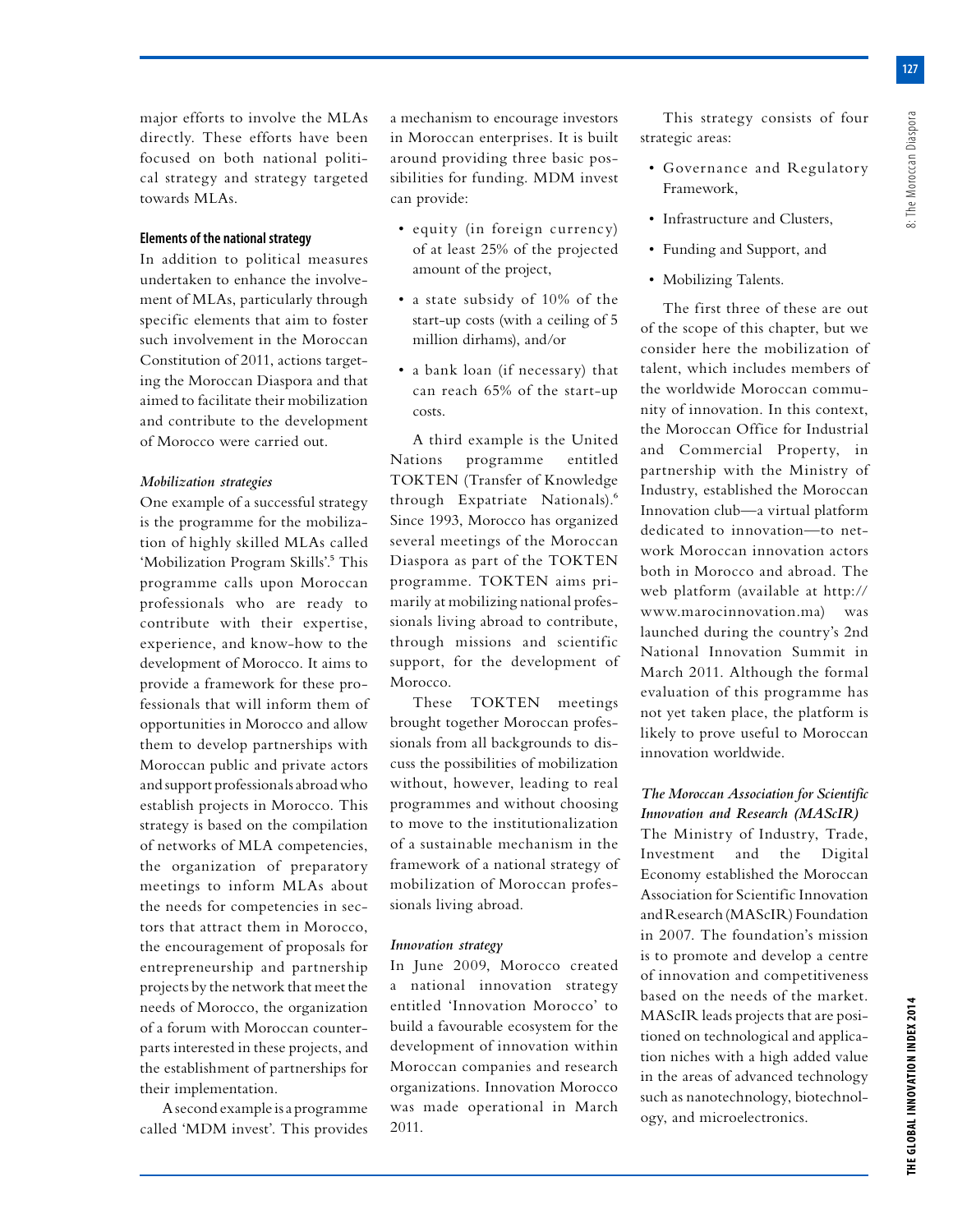So far, 17 former MLAs are working in MAScIR in all specialties. They are researchers, PhD students, and experts in other specialities, working as platform directors, centre directors, project managers, researchers, and engineers in a wide range of sectors, including medical and green biotechnology, automotive, chemical industry, electronics, and basic research. The Diaspora comes from many countries to participate in MAScIR, including Belgium, Canada, France, Germany, Saudia Arabia, Spain and the USA. Former MLAs have provided, since its inception, a new dynamic to the expansion of the R&D activities conducted by MAScIR. MLAs have participated in 50% of the 44 patents filed by MAScIR to date. Furthermore, 176 scientific papers have been published by MAScIR since its creation.

#### **The Maghribcom platform**

The web platform Maghribcom was inaugurated on 31 January 2013. It provides a place for MLAs to encounter the initiatives and policies of the Ministry in Charge of Moroccans Living Abroad. It offers Moroccan professionals an appropriate information framework in terms of business opportunities, ad hoc collaboration, investment, and employment. Its objective is to serve as a springboard to establish win-win partnerships between economic operators, universities, and research institutions in Morocco on one hand, and Moroccan professionals abroad on the other hand, on a temporary or permanent basis. This platform is accessible at http://www. maghribcom.gov.ma/.

By 20 January 2014, almost exactly a year after its launch, the Maghribcom platform had 73 professionals who put their curriculum vitae online to participate in Moroccan projects and listed 860 competencies offered by MLAs.

The success of this programme depends on all stakeholders committing to total involvement, which includes continued updating and maintaining transparency by so that the suitability of demand and offer can be determined by all parties to these partnerships.

The success enjoyed by Maghribcom in just one year is evidence of Morocco's desire to appoint Moroccan professionals who are currently based abroad to posts within Morocco. To this end, Maghribcom called for the mobilization of efforts and means for the identification and segmentation of skill needs in research, training, expertise, and investment for each sector plans to guide the supply of competencies to satisfy the demands of Moroccan economy's priority sectors.

#### **The FINCOME programme**

The FINCOME (Moroccan Forum of International Competences Abroad) programme aims to involve Moroccan professionals residing abroad in supporting the economic, social, and cultural development of Morocco in terms of training, research, expertise, consultancy, or investment initiatives of their own.

FINCOME was implemented by the country's National Centre for Scientific Research (CNRST) and the Association R&D Maroc—a private-sector association of business enterprises established to boost innovation—via open tenders on the platform http://www.fincome. cnrst.ma/.

Since FINCOME began, an annual call for proposals for specific activities to be carried on in Morocco for developing innovation is launched by CNRST, thus creating a mechanism and the promise of partial funding to support expert

activities carried on by Moroccan professionals residing abroad, especially in the field of education and research. In 2010, the scope of activities for this programme was enlarged to include the development of new business; this resulted in more activities in this year.

The results of this programme, since its launch in December 2006, are shown in Figure 5.

Since its inception, the FINCOM programme has supported 330 accomplishments (expert consultations, meetings, projects, and new businesses) by mobilizing 384 experts from the Moroccan Diaspora.

## **Innovative entrepreneurship for Moroccan professionals living abroad**

In 2011, the CNRST adopted an innovative business incubator called 'Morocco Incubation' that hosts project developers to create innovative companies from the Moroccan professionals living abroad. The experiment is still in its infancy, and the flow of projects has not yet reached its goal. Cumbersome administrative and financial procedures to which this centre is subject does not make it attractive to the MLAs. Only three projects were accepted in 2011: two of these led to the creation of companies in Morocco, but only one is still active. The other two enterprises have returned to their home countries.

This finding is related to the fact that, despite the considerable efforts of the government and all socioeconomic stakeholders, the chain of innovation in Morocco still has missing links that hinder the successful implementation of such projects.

## **Competencies networks of Moroccans living abroad**

The competencies of the Moroccan Diaspora—professionals, organizations, and academic institutions—are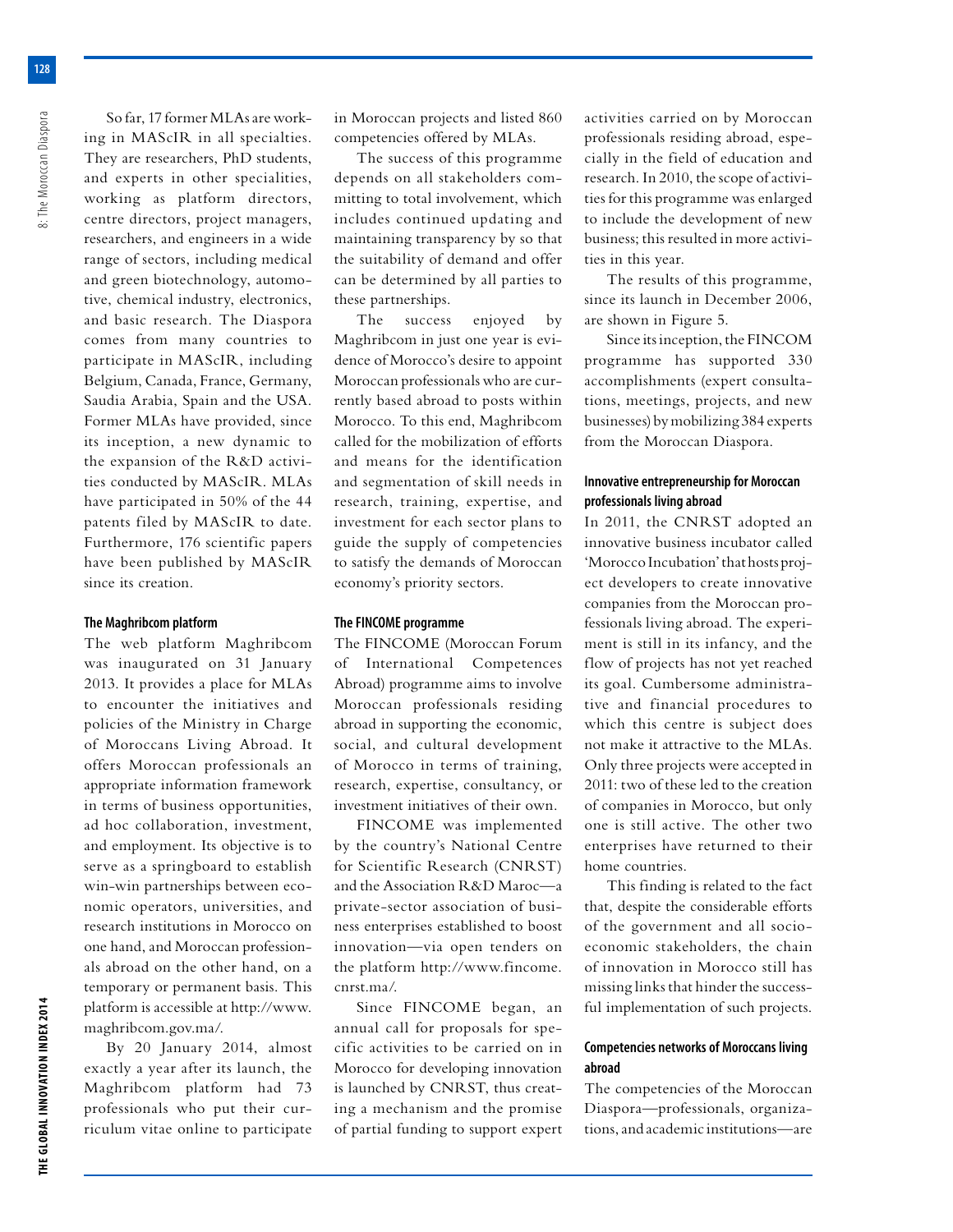#### **Figure 5: Results of the FINKOM programme**



Source: National Centre for Scientific and Technical Research (CNRST), 2013.

organized into networks to coordinate efforts and create synergies in relation to their contributions to the development of Morocco. The following sections provide details about some of these networks.

## *The Moroccan Competencies Forum (MCF)*

Among these networks, the Moroccan Competencies Forum (MCF) aims to increase the involvement of the Moroccan Diaspora in the socioeconomic development of Morocco. These networks exist in Europe, Canada (http://www.fcmrc. net), and the USA (http://www.amcnusa.org). The stated mission of the American Moroccan Competencies Network, for example, is to 'mobilize and catalyse the engagement of US-based Moroccan professionals, organizations, and academic institutions in the advancement of the

socio-economic development of Morocco and the Moroccan community in the US.'7 It advances this mission in several ways, including holding conferences for members, among other activities.<sup>8</sup>

### *DMK Network*

Established in 2009, the German-Moroccan network of competencies DMK (Deutsch-Marokkanisches Kompetenznetzwerkev) now includes more than 700 German and Moroccan experts working in different disciplines.

The main objectives of this network are to improve relations between the two countries in terms of technology transfer and to facilitate the integration of Moroccans living in Germany.

The DMK network has been involved with several projects. Among them are:

- the establishment of a double degree programme that confers a master in Computer Science from the Technical University of Munich (TUM) and Al Akhawayn University in Ifrane (AUI);
- the establishment of a counselling centre in Frankfurt run by Moroccans living in Germany;<sup>9</sup> and
- the promotion of the transfer of knowledge in medicine: the network has arranged for medical devices provided by the University of Göttingen to be received by the Faculty of Medicine in Marrakech, and organized a training course on new techniques in the field.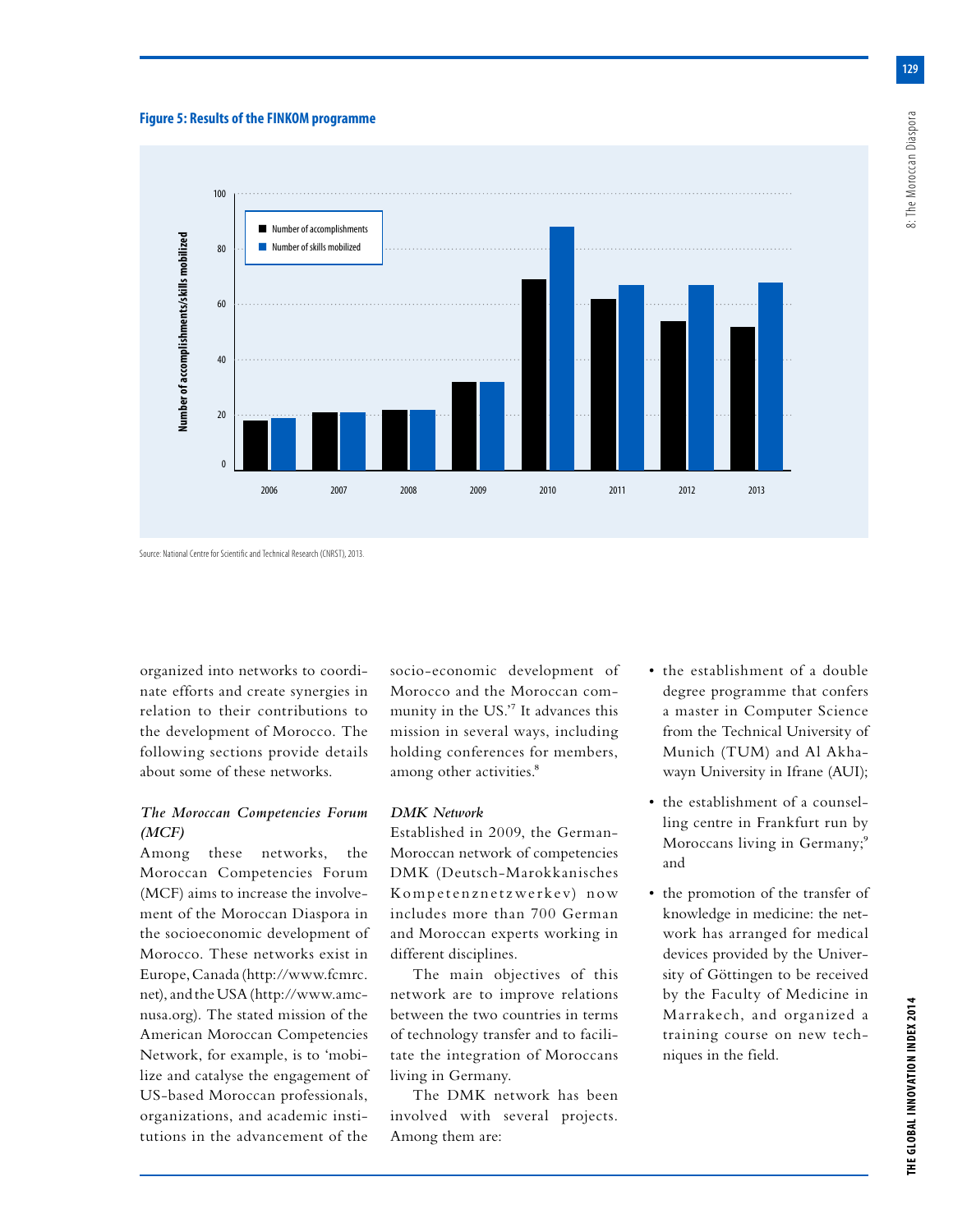## **Public-private partnership: The creation of the International University of Rabat**

In 2006, after working for more than 20 years in a science career in France, Professor Noureddine Mouaddib mobilized teachers and researchers from the academic and scientific Moroccan Diaspora to create the International University of Rabat (UIR). This project is the first public-private partnership in the field of higher education in Morocco.

The strategic orientation of the UIR—research, development, and innovation (RDI)—consists of the establishment of applied research with a strong, innovative market-oriented component in order to meet the socioeconomic needs of the country. The majority of UIR researchers— 30 of them—are derived from the academic and scientific Moroccan Diaspora; they are deeply involved in promoting RDI in the Moroccan scientific environment. Since its creation in 2010, the UIR has recorded more than 100 scientific publications, books, and book chapters and 70 patents applications by its faculty teachers-researchers. In 2013 alone, the UIR filed 47 patent applications, a net increase in that year.<sup>10</sup>

#### **Conclusion**

The migration of Moroccan professionals to countries abroad began in the late 1990s. MLAs have seen educational achievement and have been elevated to highly qualified competencies, and the more than 400,000 MLAs have seen their contribution to creativity and innovation gain momentum during the last decade.

The efforts on the part of the Moroccan government have fostered a rapprochement with those living abroad. The public opinions of their leaders have strongly encouraged highly qualified individuals to create projects in Morocco. A study conducted by the European Training Foundation in 2012 revealed a steady return of migrants of working age in the last decade.<sup>11</sup> Of those who returned to Morocco, 81% are under 54 years old, and more than twothirds have their own businesses. The projects of those who have returned to Morocco are in different sectors of the economy, and are often innovative projects that were designed and built out of their experience abroad before being undertaken in Morocco.

Although action has been taken by the government to encourage this development, policies and actions are not yet fully adequate to the needs of the Moroccan economy, which requires a serious boost to its pool of skilled human resources.

The operations carried out and the tools put in place so far are failing because of the relative weakness of their efficiency. A general communication campaign inviting professionals and other competencies to return to their home country may have only a limited effect. It is clear that, apart from the direct action of the FINCOME programme, the different programmes noted above were not much more than announcements.

Because of the lack of monitoring tools, it is difficult to provide updated data and specific indicators regarding the highly skilled Moroccans living abroad. More information about their research and the innovations they have contributed from other countries, as well as more data about the impact of the different actions taken in Morocco towards mobilizing innovative migrants of the Moroccan Diaspora, would provide an opportunity to tailor policy towards specific ends.

In order to compete successfully in the world marketplace for highly qualified professionals, and to provide for the globalization of markets and business, it is increasingly urgent to make the home country attractive to those who now contribute abroad. This means:

- considering specific return campaigns centred around major technology projects,
- mobilizing these human resources in a targeted manner and earmarking these projects, and
- creating the conditions and environment favourable to the contribution of professionals who are now abroad to further the development of innovation in Morocco.

Morocco has been successful in some ways, but needs to do more to realize the innovative potential of its highly educated workers. As for other developing countries, ensuring that the home country becomes more attractive to these migrants is an important early step. But to do that, more and better data are needed. There is a great need for further research in this area.

#### **Notes**

- 1 See the 2005 survey at the High Commission for the Plan, 2005, available at http://www. hcp.ma/Enquete-de-2005-sur-l-insertionsocio-economique-dans-les-pays-d-accueildes-Marocains-residant-a-l-etranger\_a102. html.
- 2 This research was carried out on the patent search engine Espacenet of the European Patent Office, available at http://worldwide. espacenet.com/searchResults?compact =false&ST=advanced&IN=[MA]&locale= en\_EP&DB=EPODOC.
- 3 Data on organizations that employ MLAs can be found in the Patent Scope Database at http://patentscope.wipo.int/search/fr/result. jsf?query=ana:ma%20-an:%28pct/ma\*%29.
- 4 Breschi et al., 2014.